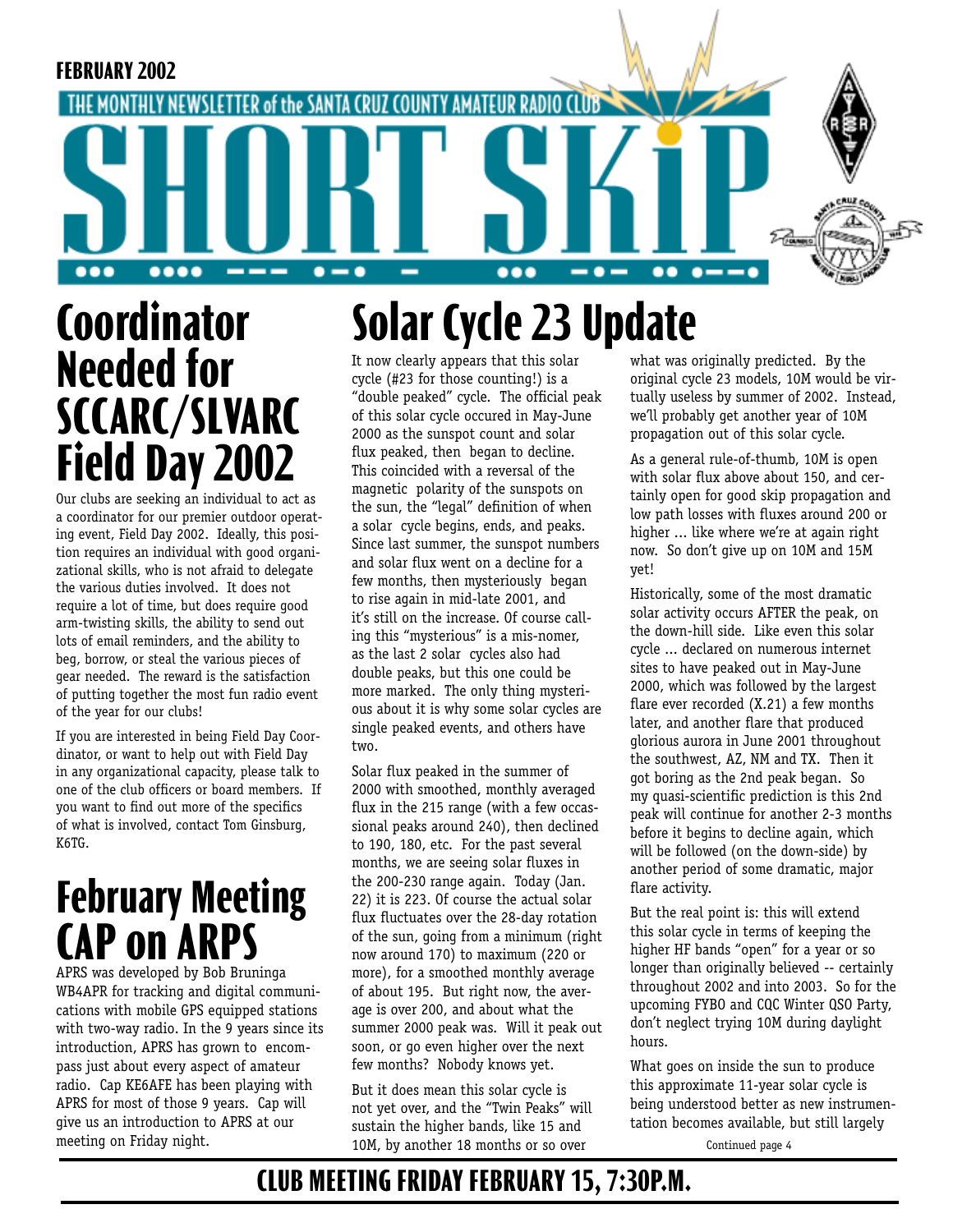# **2 FEBRUARY 2002 3**



Published 12 times per year. Free to members. **Santa Cruz County Amateur Radio Club, Inc.** Post Office Box 238 Santa Cruz, CA 95061-0238

Editor and Publisher Ron Baldwin, K6EXT (831) 419-1025 K6EXT@fireclay.com Columnist: Art Lee, WF6P Writer: Ron Skelton, W6WO Distribution: Elaine Pennell, KE6FRA

# **CHECK YOUR MAILING LABEL**

There should be a date of 12/31/02 on your Shortskip mailing label if your membership is up to date for 2002. If the date on your mailing label says 12/31/01 then we don't have any record of your renewal yet. Please renew!

Dues for the 2002 calendar year are still \$25 for a regular membership, \$6 for each additional family member at the same address. You can renew with cash or check at our February 15 club meeting. Or make out a check to SCCARC and send it to

SCCARC

PO BOX 238 SANTA CRUZ CA 95061-0238

## **Treasurer's Report**

Balances on hand as of February 6, 2002:

Money Market \$2975.05 Checking \$1414.71 Petty Cash \$ 31.23

2001 Members: 145 2002 Members: 85 (so far)



Tell that amplifier did work after all. I had a blown fuse in my amp meter and so it looked like an open circuit (gasp). I'll bring it in to the next meeting so you can see and tell me what you think.

**It's that time of year again, with Valentine's** Day around the corner and all. Reminds me of a dream/nightmare I had the other night. Just

> imagine a world without women. That would be a night mare wouldn't it? Here I am on a planet and there are

no women. I'm walking around and all I see is men.

The men are all walking around talking on radios. (Kind of reminds me of amateur radio right here on Earth). I'm going to talk to my analyst about this one.

I'll let you know what she says!

—73 Richard KG6AXD



MINUTES of the BOARD from the SANTA CRUZ COUNTY AMATEUR RADIO CLUB

A regular meeting of the board was called to order at 1840 hours on Friday, January 18, 2002 at Dominican Hospital in Santa Cruz.

The president, Richard KG6AXD, was in the chair. Also present were the vice president, James KF6YRD; the treasurer, Cap KE6AFE; the members of the board Tom KQ6DV, Allen WB6RWU, Ron W6WO, Mike KF6UXB and two guests, Sue Ann KG6BXD and Claudia Fugelseth.

There were no minutes from the previous meeting.

The treasurer's report was a financial statement that showed financial activity for the period from December 1 to December 31, 2001. The report, showing a balance on hand as of December 31 of \$3031.42, was accepted unanimously upon motion by Ron. The desire to have the financial records of 2001 audited was agreed to. James volunteered to audit the 2001 financial records for the club.

During committee reports, Tom gave a report on the club-station committee. The committee has yet to hold their first meeting but the station is usable. Tom presented a thank-you letter he had written on behalf of the club and would send to Mary Duffield WA6KFA for her generous donation of an Icom IC-720 HF radio for the club station. Richard nominated Tom to chair the club station committee. Cap reported for the newsletter committee that Dave W6TUW would be presented with a certificate of appreciation made by Shortskip editor Ron K6EXT for Dave's many years of service in preparing and mailing Shortskip. Sue Ann announced for the refreshments committee that she would be trying to find a replacement person to provide clubmeeting refreshments this year. Richard said we would discuss 2002 committees in more detail at our February meeting During new business, Richard led a discussion of fund-raising ideas. There was general agreement that the club needs additional funds. No specific action was taken. The meeting was adjourned at 1930 hours.

### **LICENSE TESTING**

16-Feb-2002 02-Mar-2002 16-Mar-2002 Sponsor: SILICON VALLEY VE GROUP Time: 8:00 AM (Walk-ins allowed) Contact: EMMETT F FREITAS (408)243-8349 VEC: ARRL/VEC Location: TANDEM COMPUTER CO 19333 VALLCO PKWY BLDG #2 AE6Z@ARRL.NET START TEST ANYTIME BETWEEN8&11 CUPERTINO, CA 95014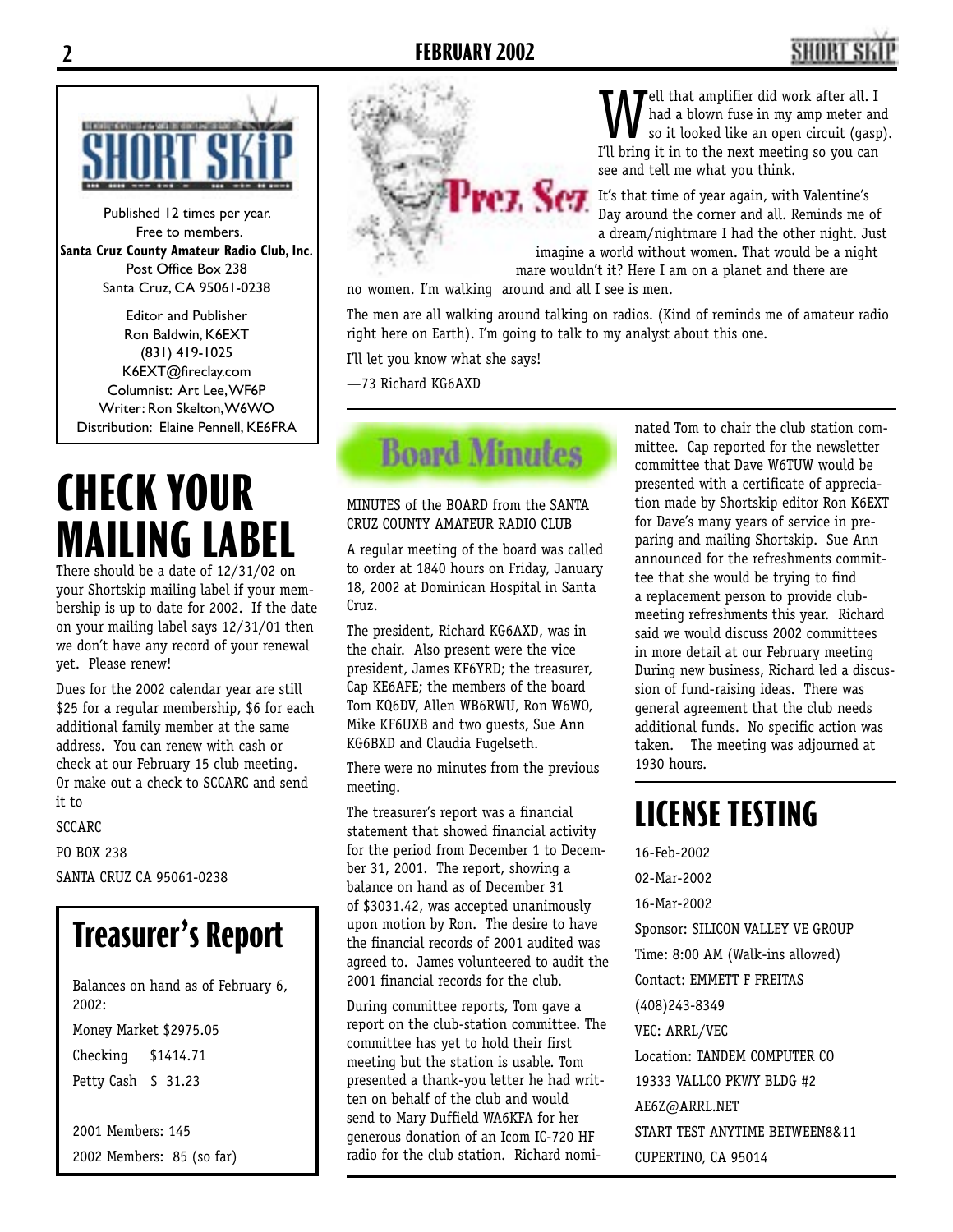

I felt pretty good when I received an e-mail from an east coast ham saying he had enjoyed my article in the "Up Front" section of the February issue of QST. It was a short piece about a little stunt that backfired when our "secret" code (Morse) failed to produce the desired results. Page 20 shows some trivia that hams discover.

Was enjoying my listening to our K6BJ net on January 28th. Bill Lawrence, KB6QAQ, checked in to correct the announcement that he was 92 years old. Bill, bless his heart, is only 91! I think he was only 81 when he completed my ham class at Cabrillo College. Bill passed the Morse code test with flying colors and was, perhaps, the most senior student I ever taught.

Speaking of Cabrillo College. In the late 1980s, Allan Handforth, KC6VJL, helped erect the tower and beam at the Electronics Building. We set up a ham station there and students made many round-theworld CW contacts. I assume that the tower has long since been removed as the building is now the Computer Science Building. In the passing parade of time, the student ham shack, electronics program and instructors are long gone. In about 1962, Eddy Pollock, W6LC, reestablished the Santa Cruz Amateur Radio Club



#### Livermore Swap Meet - 1st Sunday of each month at Las Positas

College in Livermore, 7:00 AM to noon, all year. Talk in 147.045 from the west, 145.35 from the east. Contact Cliff Kibbe, KF6EII, (209) 835-6715, e-mail: larkswap@usa.com.

### **2 FEBRUARY 2002 3**

and set up a station in a classroom in the Math, Science and Engineering Building. If you peer over the railing outside the classrooms, you will still see the concrete base for the original tower. Doing the math on that, it has been forty years since Eddy set the club back in motion. Allan is now in the process of taking down Leon Fletcher's tower and beam at Leon's QTH in Ben Lomond. Leon, AA6ZG, donated his ham gear to a worthy organization and will not be on HF. You will hear him on the 2 meters, however.

In the last week of January, we experienced our winter "cold snap." Worked a CW station in Canada during that time and mentioned how cold it was here. "We're down to 32 degrees," I told him. This didn't elicit much sympathy. He said they were at - 6deg C. Now, let me see, F= 9/5C+32, works out to be -22 deg F. Brrrrrrr ..... . My XYL Donna, AB6XJ, is from Minnesota where temps drop as low as - 60 deg F. Next time it turns cold I'll work a Honolulu station.

Where are they now? In November I received a nice e-mail from Jeff Kenzli, KA6LAF. Jeff was one of WA6KFA Mary Duffield's students about 10-15 years ago. As a young boy, he was a good and fast cw operator. Here are notes from that e-mail: Jeff is trying to get back into ham radio again and wants his XYL Toni to get her ticket. After high school Jeff attended Cal Poly, obtaining his degree in Physics. Returning to Santa Cruz he worked in a computer company in Sunnyvale, then TGV Software in Santa Cruz. TGV was bought by Cisco where he now works. Jeff is on a worldwide team managing a very large internal website and is quite busy, "I'm a sysadmin, webmaster, coder, etc. I like it a lot but it keeps me quite busy." (I guess so!) Married 5 years ago, he and Teri (she works at Lick Observatory) built a house on the East side of Santa Cruz near Harbor High. "But I'm going to have to do a little working on Toni to get any aluminum up in the air." His trusty Kenwood TS-830S is in the closet awaiting future use. Jeff says he is interested in helping with ARES. Maybe Rich Hanset, KI6EH, will give him a call and sign up a new team member. Jeff can be reached at kinzle@cisco.com.

NEXT MONTH: Art Lee's Tech Tips.

# **RadioFest 200**

Newsflash! Monterey, CA The Naval Postgraduate School Amateur Radio Club's annual hamfest has had a schedule change. RadioFest 2002 will now be held on the last Saturday in February, the 23rd. It is being held at the same great location, General Stilwell Community Center on the old Ft. Ord (now the campus of CSUMB). This event is attended by a large population of amateur radio operators from throughout California and the West Coast. This year marks the tenth event of this kind, it is getting a reputation as the amateur radio event of the year on the Central Coast. The NPSARC in the past has had entertainment, which is a rarity for an event of this type, and the entertainment has been quite successfully received. There are also a number of speakers lined up, including Mr. Jim Maxwell, ARRL Director for the Pacific Division. Please mark your calendars to attend RadioFest 2002 on February 23rd, the last Saturday in February! Brian Broggie, W6FVI Chairman, RadioFest 2002 subscribe mobie On the second line enter end Send your email, respond to the confirmation notice that you will receive, and you're a member. To unsubscribe, follow the process above, but substitute unsubscribe in place of subscribe. If you need assistance with the listserv you can contact- Ed W6DBL at w6dbl@arrl.net

### **RF CONTROL OF BIOMOLICULES**

Scientists from the Massachusetts Institute of Technology Media Lab report that they can now control biomolecules with radio frequency energy. Bruce Tennant, K6PZW, reports: -- Biomolecules such as proteins and nucleic acids are basic building blocks in nature. They carry out a wide variety of nano-scale functions, many of which have proven useful in drug discovery, drug delivery, biocatalysis, and bio-materials. But to optimally exploit these capabilities, researchers must be able to rapidly control their activity. Now in the paper, titled "Remote Electronic Control of D-N-A Hybridization Through Inductive Coupling to an Attached Metal Nanocrystal Antenna, researchers describe a unique method to do this. One that employs the phenomenon of inductive coupling to metallic nanoparticles by radio frequency energy to specifically and remotely control DNA molecules. And they say, it works.

Amateur Radio Newsline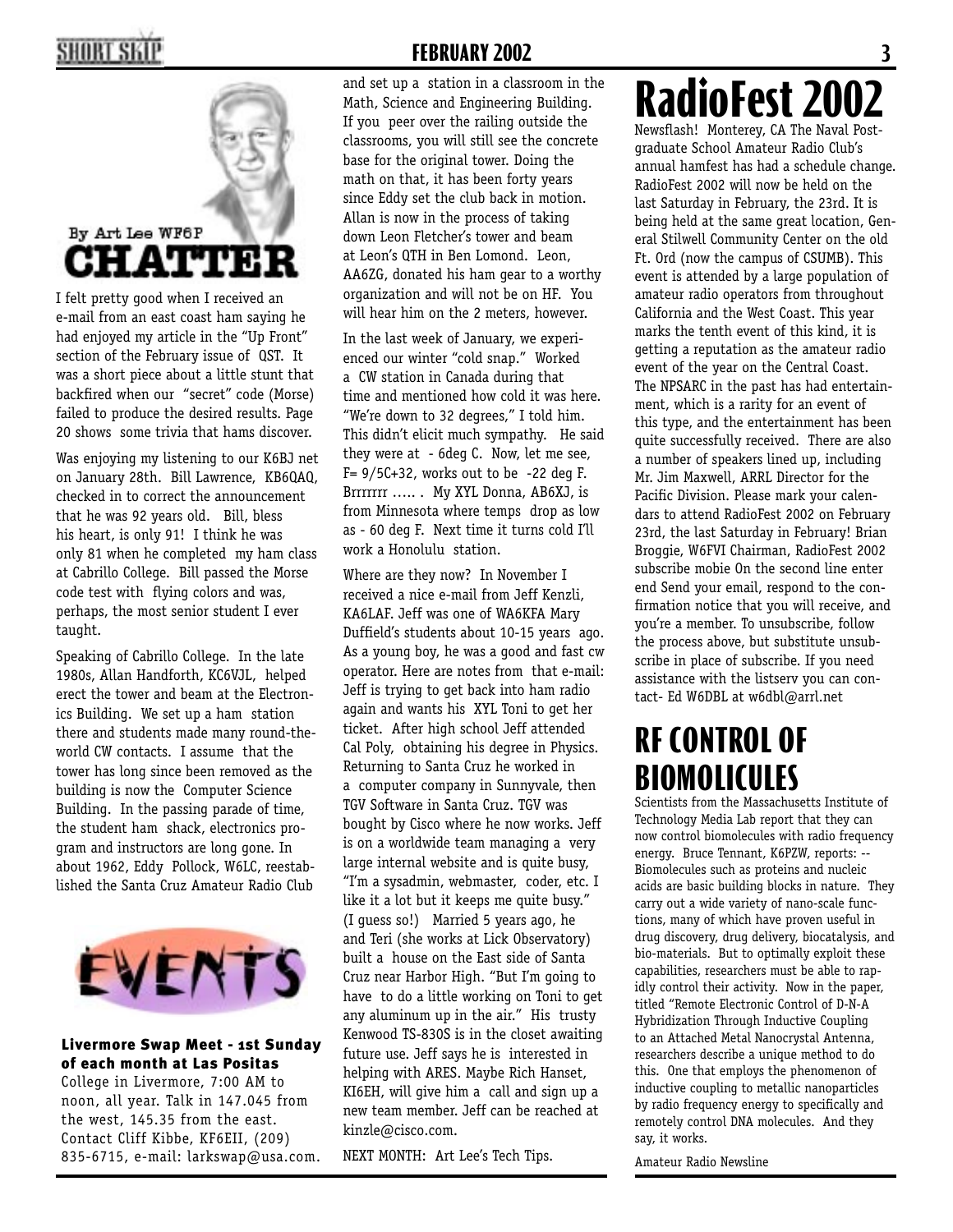

misunderstood. It is believed that the intense heat leaving the thermo-nuclear engine at the center of the sun slowly rises to near the sun's surface in the scale of thousands of years. Near the surface, the heat stops rising and forms a convection wall, where the heat is transfered by convection to another layer. Now this layer, called a convection zone, also rises as it heats up, rises, then cools as it nears the sun's surface. Upon cooling, this thick solar plasma then sinks until it nears the convection wall, where it is re-heated and rises. It is believed to take about 11-years for this convection cycle to occur, and while the majority of the gases are rising, and hot, occassional pieces burst through the surface, like rising bubbles in boiling water, to burst just below the surface to trigger a major flare. SOLAR Cont.<br>**misunderstood.** It is believed that the **NEW CLUB STATION** 

Perhaps a better illustration is watching the behavior of a "lava lamp," as this happens in slower motion than boiling water. The hot blob of wax rises, breaks off, and hits the top of the water, where it cools, then slowly sinks to the bottom, where it is heated again. And such with the hot gasses in the convection zone near the sun's surface, taking 8-11 years to make a cycle. Of course why this rising gas produces two peaks in solar activity in some solar cycles in not understood at all.

Perhaps as new instrumentation comes on line, some of these questions will be answered. For example, right now we are re-designing the VLA radio telescopes (the EVLA project) to convert our IF channels from 50MHz to 4 GHz wideband, and other changes, to make the instrument more sensitive, give it a higher dynamic range, and improved polarization stability (between LCP and RCP) ... with one of the goals to vastly improve the VLA for solar observing. We should be able to make very detailed maps of the sun's surface to plot actual currents and magnetic fields to understand these processes better. A very low frequency solar array is also being proposed to map the plasma characteristics of the sun, more evident at VLF frequencies (10's of KHz). Perhaps this will allow better flare and CME predictions some day. Right now, it's still "iffy" at best.

Solar cycle 23 is NOT over yet.

—72, Paul NA5N National Radio Astronomy Observatory Socorro, New Mexico

#### Hi Hams:

I am very excited about our Club Station. We now have an ICOM transceiver, donated by Mary Duffield, WA6KFA, which we intend to install in the station as soon as we work out the details of granting access to the station. Richard, KG6AXD, has designated me temporary chairman of the Club Station Committee. I would like to hold an organizational meeting within the next month or so: I'm thinking of meeting at Eric's Deli on Soquel Drive by Dominican Hospital on either a Saturday morning or Sunday Afternoon. If you are interested in joining the Club Station Committee please reply to this email (sender only) or mailto:kq6dv@arrl.net and let me know which of these times would be most convenient for you, or if you have other suggestions for a meeting place and day.

I would also like your input right now on my current thinking on an "access plan" to the Club Station. This plan is the result of my discussion with Jeff, AC6KW, after visiting the shack with him. I'm thinking of replacing the combination lock with a key lock, and then selling keys to authorized members for a nominal fee: \$5 - \$10. The fee would cover the cost of making the key plus contribute a little extra to the club which would be earmarked for maintenance costs for the clubhouse. I haven't decided whether this would be an annual or one time fee. Any member currently paid up in dues would be eligible for access: we would simply issue the key along with a defined set of regulations concerning operating protocol from the shack and entrance / exit / check in protocol, etc. The member would keep one copy for themselves and we would keep a signed copy on file so that



—73, KQ6DV



#### **TRADE or SELL TABLE at FEBRUARY MEETING**

Bring your surplus radio gear to sell or trade. The table will be set up before the club meeting. Put a price on your goodie and have fun trading or selling: mics, connectors, handhelds and related equipment, receivers, transmitters, etc. Let's have fun! —Dan AA6GD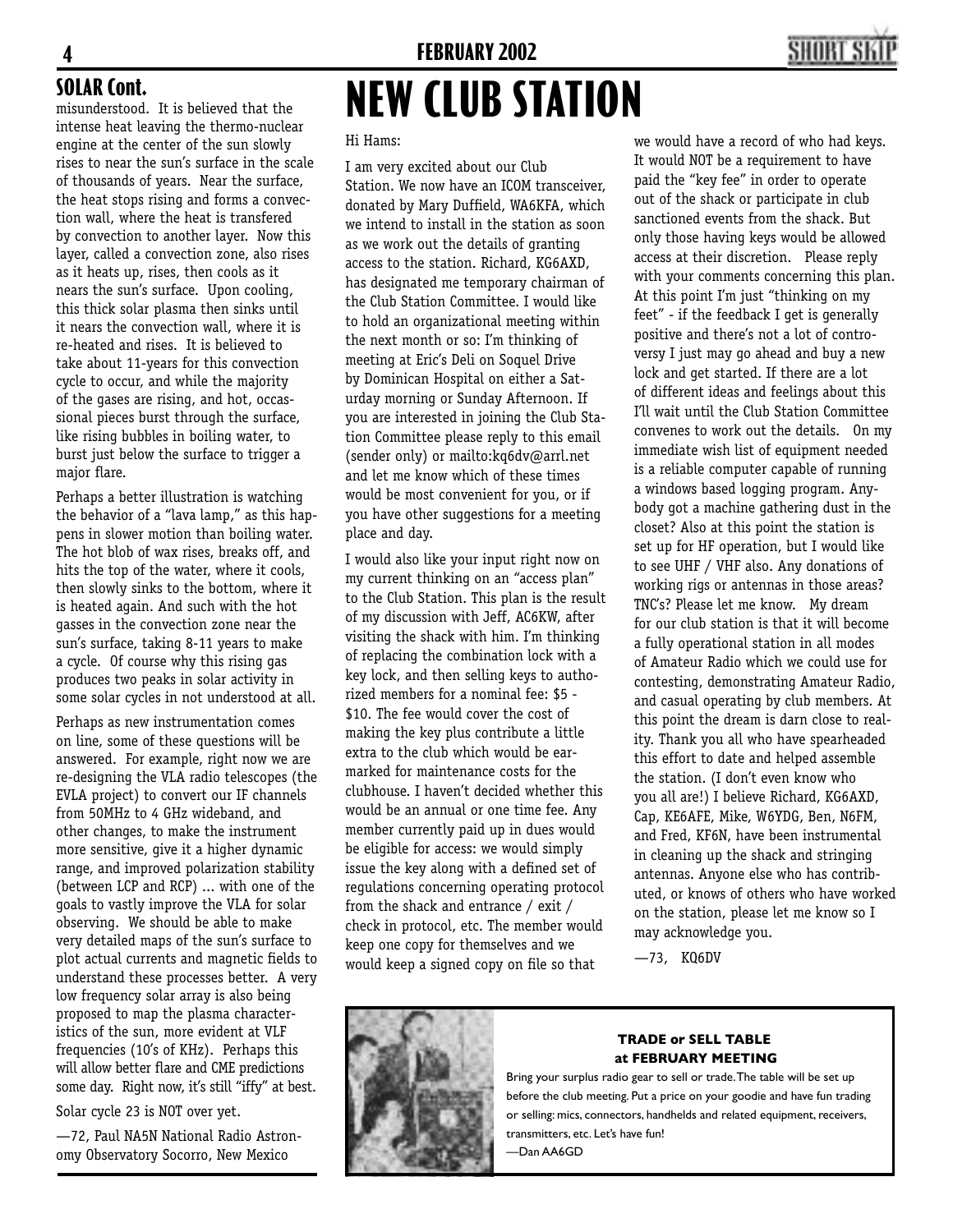### **4 FEBRUARY 2002 5**

Beth received her general license in 1983 and said that she owed a lot to Hank KG6EE for his code practice sessions. Beth is an expert swimmer and world class scuba diver but hasn't tried underwater ham

radio yet.

Norm received an EE from UC Berkeley and had a 40-year career with GE. Beth, a native of Texas, received a

# **Member Profiles- Beth and Norm, W6RYL and N6DAC**

When Beth and Norm Peterson agreed to provide our member profile this month I anticipated that it would be rather special and it did not take long to realize just what a remarkable couple they are.

Norm was first licensed in 1932 and so is celebrating 70 years as a ham this year. On behalf of all club members please accept our most hearty

#### **\*\*\*\*CONGRATULATIONS\*\*\*\***

We might also have recognized their golden wedding anniversary but that was 2 years ago. Who said that blind dates don't work? Nice going both of you !



degree in economics from SMU. A piano is prominent in their living room so once again we discover two more members with musical talent in the SCCARC.

Norm amused me with a description of his first TX. This used a single type 71 tube as an oscillator with its tank circuit connected directly to an antenna for 80 meters—CW naturally. Later on a second type 250 tube was added as a modulator for AM phone. With



this simple rig VK and ZL QSOs were common.

Their 2-element beam antenna for 10,12,15,18 and 20 is unusual, Norm designed it based on a W8JK driven array, two 40 ft elements spaced 10 ft and the boom does double duty as the phasing line. It is fed with open wire line and tuned by an old Johnson "Matchbox"

Ham radio is a big part of life for Beth and Norm with weekly skeds with family members and old friends that include W6VG who introduced Ham Radio to Norm while still at high school.

It was a real pleasure to learn more about this amazing couple, please join with me in wishing them good health and lots more fun ahead.

# **Low-Cost Satellite Has High-End Aptitude**<br>Working with a shoestring budget of \$50,000,

students at the Naval Academy in Annapolis built the Prototype Communications Satellite (PCsat), which is among our latest Amateur Radio Earth-orbiting satellites. Bob Bruninga, WB4APR (bruninga@usna.edu), the "father of APRS" (Automatic Position Reporting System), supported the project. As a result, PCsat is APRS-oriented and serves as an APRS digipeater, which means it is intended to relay UI (Unconnected Information) packets only. Connections are not permitted. Uplinks are at 1200 and 9600 baud on 145.827 and 435.250 MHz, respectively. All downlinks are at 1200 baud on 145.827 MHz.



Bob Bruninga, WB4APR (center), looks on as ensigns Dan Boutros (left) and Brad Schwenzer (right) describe PCsat's telemetry submodule. The PCsat Web page describes how to send and receive unconnected packets through our newest Amateur Radio satellite. In addition to supporting the project as Satellite Project Engineer, WB4APR built the PCsat Web page, which contains heaps of information regarding PCsat. There, you can find out about PCsat's emergency status and reporting (SAR) capability which permits a ham located anywhere in the world to use an APRScapable handheld or mobile transceiver to send an emergency message to the satellite. Instead of digipeating the packet immediately, PCsat stores it and retransmits (storesand-forwards) the packet at regular intervals as it orbits the Earth, in order to alert others of the emergency.

 At the PCsat Web site, you can also download Bob's DOS software to monitor PCsat's telemetry in real time and send and receive one-line messages via the satellite. Climb aboard Bob's van and see his mobile satellite command station with its unique beam antenna system built from plumbing fixtures purchased at Home Depot. See who is using PCsat to relay APRS packets by linking over to K4HG's live "Amateur Radio Stations heard via PCsat" Web page or obtain PCsat orbital information at the Heavens Above Web site.

Stan Horzepa, WA1LOU Contributing Editor ARRL